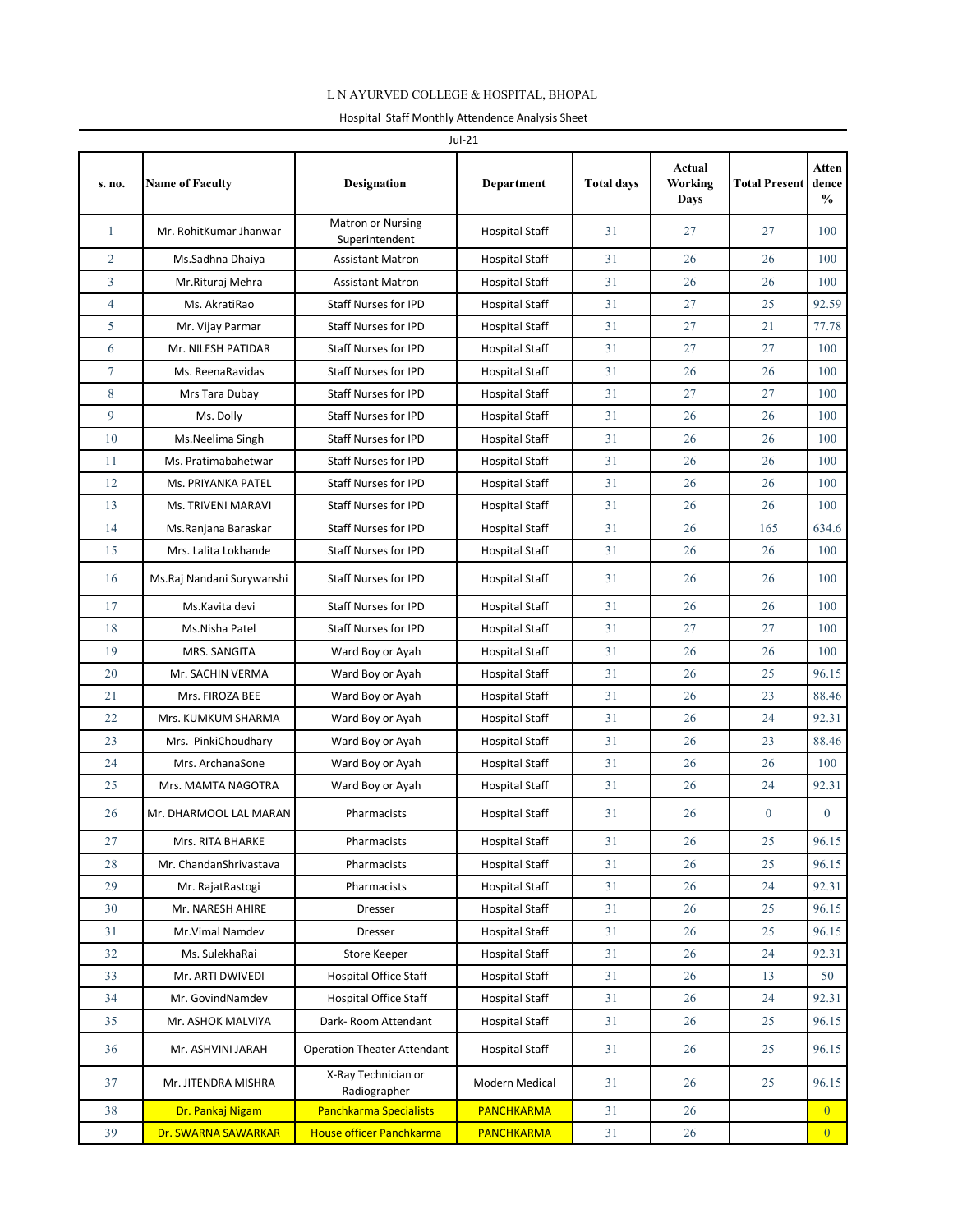| 40 | Mr. AKHIL PANDEY                      | Panchkarma Nurse                          | PANCHKARMA                                             | 31 | 26           | 26           | 100            |
|----|---------------------------------------|-------------------------------------------|--------------------------------------------------------|----|--------------|--------------|----------------|
| 41 | Mr. KAPIL WAGH                        | Panchkarma Assistant (Male)               | PANCHKARMA                                             | 31 | 26           | 22           | 84.62          |
| 42 | Mr. MUNNALAL MEHRA                    | Panchkarma Assistant (Male)               | PANCHKARMA                                             | 31 | 26           | 26           | 100            |
| 43 | Mr. ChandrabhanBansod                 | Panchkarma Assistant (Male)               | PANCHKARMA                                             | 31 | 26           | 26           | 100            |
| 44 | Mrs. PUSHPA YADAV                     | Panchkarma Assistant (Female)             | PANCHKARMA                                             | 31 | 26           | 22           | 84.62          |
| 45 | Mrs. MAMTA MALVIYA                    | Panchkarma Assistant (Female)             | PANCHKARMA                                             | 31 | 26           | 26           | 100            |
| 46 | Dr. AJAY NAKADE                       | Yoga teacher or expert                    | <b>PANCHKARMA</b>                                      | 31 | 26           | $\theta$     | $\overline{0}$ |
| 47 | Dr. SWATI JAIN                        | <b>SHALYA Specialists</b>                 | <b>SHALYA Tantra</b>                                   | 31 | $\mathbf{0}$ | $\mathbf{0}$ | #####          |
| 48 | Mr. DEVENDRA VERMA                    | OT Attendant                              | OT                                                     | 31 | 26           | 25           | 96.15          |
| 49 | MR .DAMODAR KASHYAP                   | <b>Nurses</b>                             | OT                                                     | 31 | 27           | 26           | 96.3           |
| 50 | <b>Dr. VRUSHALEE</b><br><b>DODAKE</b> | PrasutievamstriRoga<br><b>Specialists</b> | <b>Labour Room</b>                                     | 31 | 26           | $\mathbf{0}$ | $\overline{0}$ |
| 51 | Ms. ASHA MALVIYA                      | Midwife                                   | Labour Room                                            | 31 | 27           | 25           | 92.59          |
| 52 | Mr. SUKHRAJ MORLE                     | Laboratory Technicians                    | Clinical Laboratory                                    | 31 | 26           | 25           | 96.15          |
| 53 | MS NehaRahi                           | Laboratory Technicians                    | Clinical Laboratory                                    | 31 | 26           | 25           | 96.15          |
| 54 | Mr. VEERU BAIN                        | Peon or Attendant                         | Clinical Laboratory                                    | 31 | 26           | 25           | 96.15          |
| 55 | Mr. KAPIL YADAV                       | Peon or Attendant                         | <b>Teaching Pharmacy</b><br>and quality testing<br>Lab | 31 | 26           | 25           | 96.15          |
| 56 | Mr. VIJAY AGRAWAL                     | Analytical Chemist (Part time)            | <b>Teaching Pharmacy</b><br>and quality testing<br>Lab | 31 | 26           | 25           | 96.15          |
| 57 | Mr. KEHAR SINGH DHAKAD                | Pharmacognosist (Part time)               | <b>Teaching Pharmacy</b><br>and quality testing<br>Lab | 31 | 26           | 25           | 96.15          |
| 58 | Mr. SUSHIL VERMA                      | Workers                                   | <b>Teaching Pharmacy</b><br>and quality testing<br>Lab | 31 | 26           | 25           | 96.15          |
| 59 | Mrs. AMIN WAK                         | Workers                                   | <b>Teaching Pharmacy</b><br>and quality testing<br>Lab | 31 | 26           | 23           | 88.46          |
| 60 | Mrs. GAYATRI YADAV                    | Biochemist                                | <b>Teaching Pharmacy</b><br>and quality testing<br>Lab | 31 | 26           | 25           | 96.15          |
| 61 | Mr. AKASH NAPIT                       | <b>Bone Setter</b>                        | Others                                                 | 31 | 26           | 26           | 100            |
| 62 | Mr. PRAVIN BARPETA                    | Cook/Food Service                         | Others                                                 | 31 | 26           | 25           | 96.15          |
| 63 | Mr. SANJAY                            | Cook/Food Service                         | Others                                                 | 31 | 26           | 22           | 84.62          |
| 64 | Mr.Rahul Lakshakar                    | Washerman / Contractual                   | Others                                                 | 31 | 26           | 24           | 92.31          |
| 65 | Mr. BHARAT KUMAR                      | Driver (ambulance)                        | Others                                                 | 31 | 26           | 24           | 92.31          |
| 66 | Mr. RAHUL                             | Driver                                    | Others                                                 | 31 | 26           | 26           | 100            |
| 67 | Mr. BHEESHM PRATAP<br><b>SINGH</b>    | Electrician / Contractual                 | Others                                                 | 31 | 26           | 24           | 92.31          |
| 68 | Mr. Om PrakashShukla                  | Security Guard / Contractual              | Others                                                 | 31 | 31           | 31           | 100            |